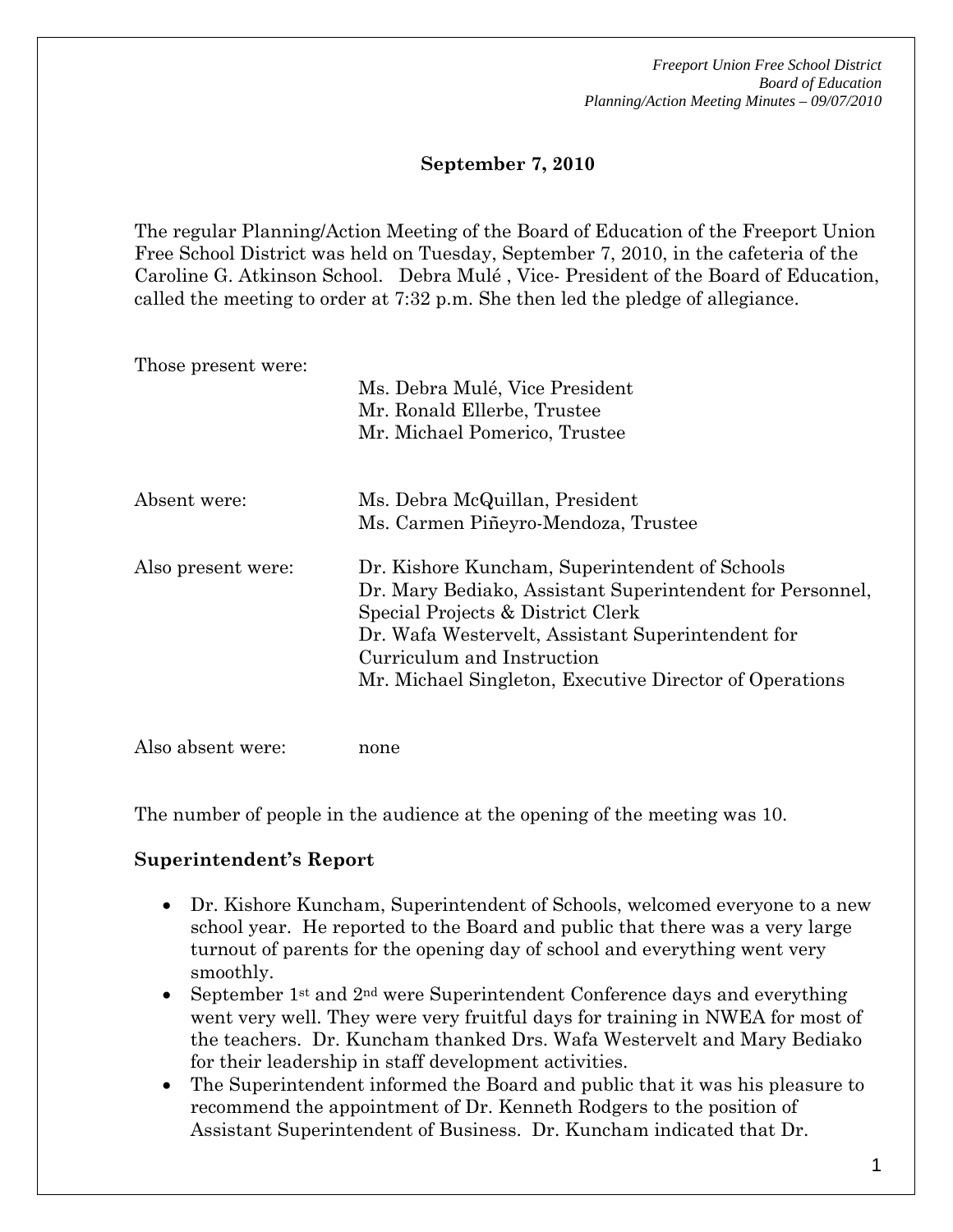Rodgers came to Freeport with a wealth of experience and would be a great asset to the District.

# **Questions from the Public**

The public was given the opportunity to address the Board of Education. Each speaker was allowed to address the Board for four minutes on any topic. The Board and administration addressed the comments from the public.

# **Items for Action**

.

On a motion by Mr. Pomerico and a seconded by Mr. Ellerbe the agenda was amended to add a resolution to approve an item of personnel.

The vote was unanimous, Ellerbe, Mulé and Pomerico.

On a motion by Mr. Pomerico and a seconded by Mr. Ellerbe the following item was approved.

# **CSE/CPSE Minutes**

**BE IT RESOLVED,** that the Board of Education of the Freeport Union Free School District hereby accepts the minutes of the meetings of the committees on special education and preschool special education for the following dates:

June 24, 2010; August 12, 16, 17, 19 & 27, 2010

The vote was unanimous, Ellerbe, Mulé and Pomerico.

On a motion by Mr. Pomerico and a seconded by Mr. Ellerbe, the following motion was approved:

# **Appointment of Staff**

**BE IT RESOLVED**, that the Board of Education of the Freeport Union Free School District, hereby approves the attached staff appointments.

# **Appointment of Staff, Probationary- Instructional**

**William Behrens,** Science Teacher, (replacing S. Balara, resigned) a probationary appointment effective September 1, 2010 through August 31, 2013. Compensation will be on step 3-2A of the U1D Schedule at \$66,142. Assignment: Dodd.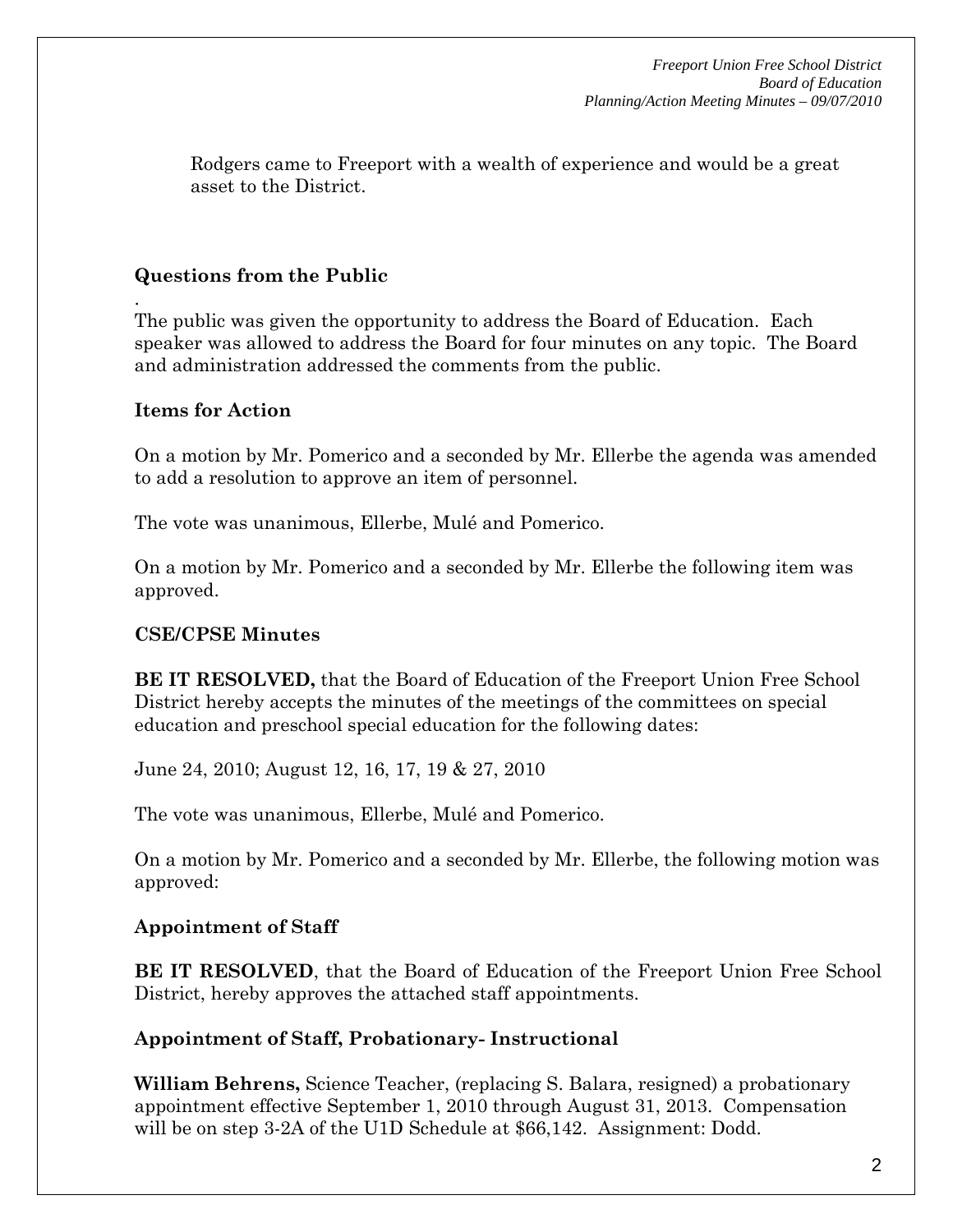**James McKinstry**, Special Education Teacher, (new) a probationary appointment effective September 7, 2010 through September 6, 2013. Compensation will be on step 1-2D of the U1D Schedule at \$64,840. Assignment: Dodd.

**Thomas Foley,** Technology Teacher, (replacing R. Korshin, retired) a probationary appointment effective September 7, 2010 through September 6, 2013. Compensation will be on step 4-1C of the U1C Schedule at \$64,353. Assignment: FHS.

# **Teaching Assistant Appointments**

**Danielle Loucas**, full-time Teaching Assistant, (replacing M. Browen, resigned) a probationary appointment effective September 1, 2010 through August 31, 2013. Compensation will be \$17,849 as per the FTAA Contract. Assignment: Archer.

**Robert DeBonis**, full-time Teaching Assistant, (replacing T. Sicignano, resigned) a probationary appointment effective September 1, 2010 through August 31, 2013. Compensation will be \$17,849 as per the FTAA Contract. Assignment: Atkinson.

**Jaclyn Kick**, full-time Teaching Assistant, (replacing L. Rabson, resigned) a probationary appointment effective September 1, 2010 through August 31, 2013. Compensation will be \$17,849 as per the FTAA Contract. Assignment: Atkinson.

**Jonathan Ascher**, full-time Teaching Assistant, (new) a probationary appointment effective September 1, 2010 through August 31, 2013. Compensation will be \$17,849 as per the FTAA Contract. Assignment: Archer.

**Florence Feldman**, full-time Teaching Assistant, (replacing K. Kornacki, resigned) a probationary appointment effective September 1, 2010 through August 31, 2013. Compensation will be \$17,849 as per the FTAA Contract. Assignment: Archer.

**Scott Facey,** full-time Teaching Assistant, (replacing C. Newman, retired) a probationary appointment effective September 1, 2010 through August 31, 2013. Compensation will be \$17,849 as per the FTAA Contract. Assignment: Atkinson.

**Christine Myers,** full-time Teaching Assistant, (replacing M. Cooper, resigned) a probationary appointment effective September 1, 2010 through January 31, 2013. Compensation will be \$17,849 as per the FTAA Contract. Assignment: Atkinson.

**Stephen Smar,** full-time Teaching Assistant, (replacing J. Miller, resigned) a probationary appointment effective September 1, 2010 through August 31, 2013. Compensation will be \$17,849 as per the FTAA Contract. Assignment: Dodd.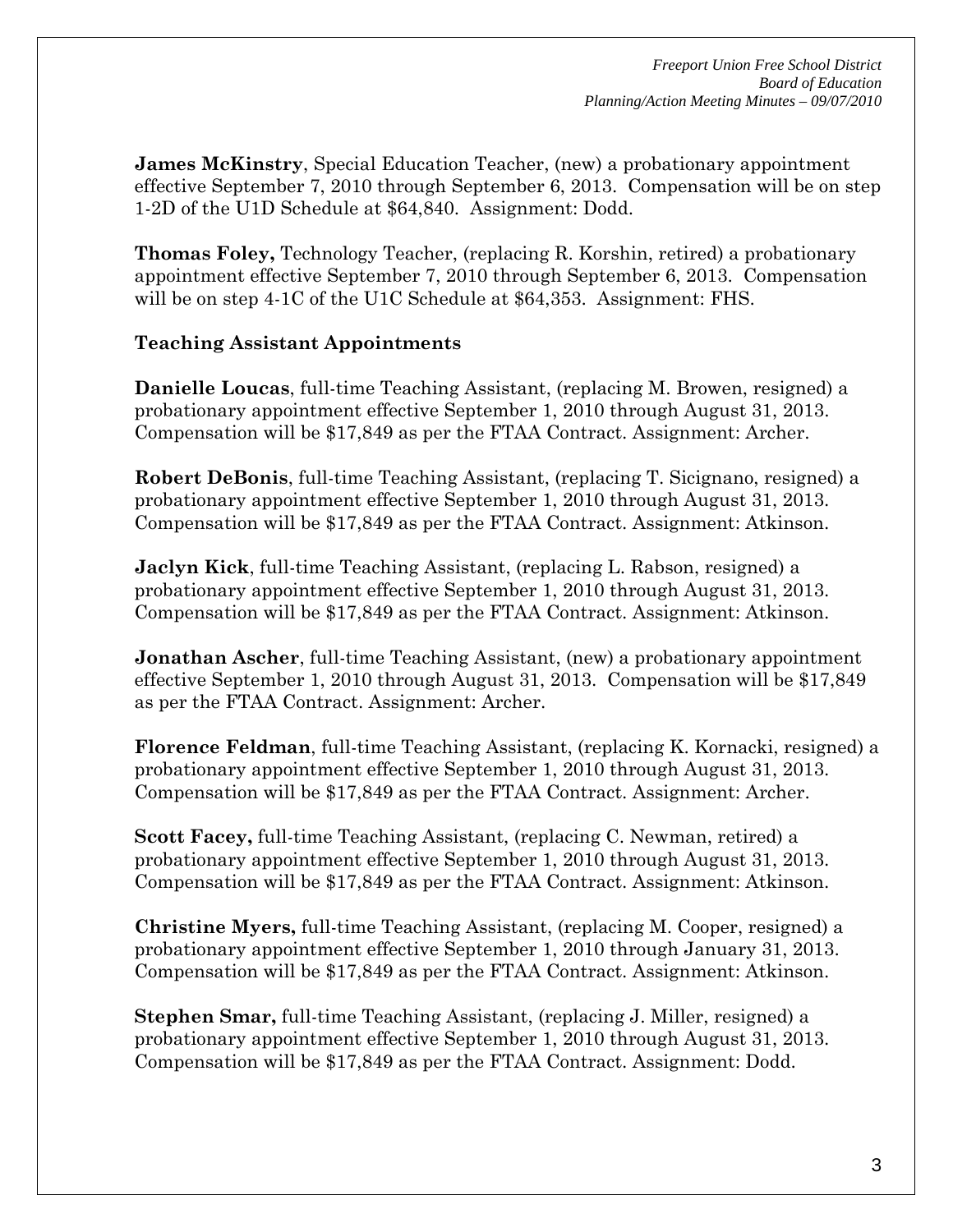**Kristen Osa,** full-time Teaching Assistant, (replacing J. Zamora, resigned) a probationary appointment effective September 1, 2010 through August 31, 2013. Compensation will be \$17,849 as per the FTAA Contract. Assignment: Giblyn.

**Joseph Strasser**, full-time Teaching Assistant, (replacing C. Basile, retired) a probationary appointment effective September 1, 2010 through August 31, 2013. Compensation will be \$17,849 as per the FTAA Contract. Assignment: Dodd.

**Mary Casalone**, part-time Teaching Assistant, (replacing T. McKennett, resigned) effective September 1, 2010. Compensation will be at \$11,485 as per the FTAA Contract. Assignment: Archer.

**Cristine Viteritti,** part-time Teaching Assistant, (replacing I. Eberhart, resigned) effective September 1, 2010. Compensation will be at \$11,485 as per the FTAA Contract. Assignment: Bayview.

**Jennifer Wiener,** part-time Teaching Assistant, (replacing C. Tobia, resigned) effective September 1, 2010. Compensation will be at \$11,485 as per the FTAA Contract. Assignment: Columbus.

**Jetster Bates, part-time Teaching Assistant, (replacing J. Lebedev, resigned)** effective September 1, 2010. Compensation will be at \$11,485 as per the FTAA Contract. Assignment: Bayview.

**Denise Stafutti,** part-time Teaching Assistant, (replacing A. Roman-Zelaya, change) effective September 1, 2010. Compensation will be at \$11,485 as per the FTAA Contract. Assignment: Giblyn.

**Rosemarie Nicholson,** part-time Teaching Assistant, (replacing M. McCann, resigned) effective September 1, 2010. Compensation will be at \$11,485 as per the FTAA Contract. Assignment: Archer.

**Gladys Tapia,** part-time Teaching Assistant, (replacing P. Marin, change) effective September 1, 2010. Compensation will be at \$11,485 as per the FTAA Contract. Assignment: Giblyn.

**Karla Ramirez-Melara,** part-time Teaching Assistant, (replacing C Enright, termination) effective September 1, 2010. Compensation will be at \$11,485 as per the FTAA Contract. Assignment: Bayview.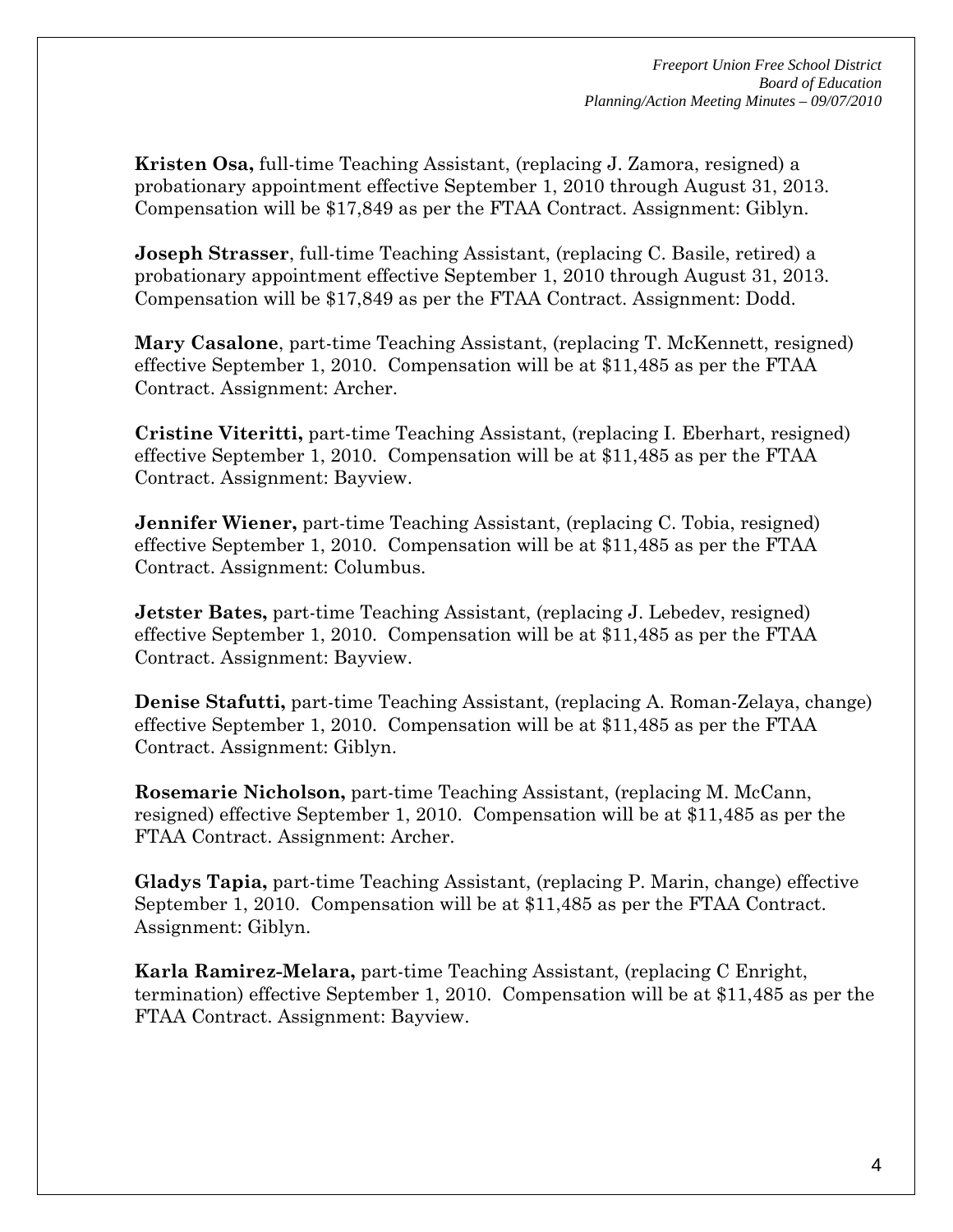### **Permanent Substitute Appointments**

**Jillian Onorato**, Permanent Substitute, (replacing self, position ended) effective September 1, 2010 through June 24, 2011. Compensation will be \$125 per day according to the Permanent Substitute Rate. Assignment: Atkinson.

**Daniel Wittich**, Permanent Substitute, (replacing C. Daley, position ended) effective September 1, 2010 through June 24, 2011. Compensation will be \$125 per day according to the Permanent Substitute Rate. Assignment: Columbus.

**Kristin Jones,** Permanent Substitute, (replacing self, position ended) effective September 1, 2010 through June 24, 2011. Compensation will be \$125 per day according to the Permanent Substitute Rate. Assignment: Atkinson.

**Lisa Colonna,** Permanent Substitute, (replacing self, position ended) effective September 1, 2010 through June 24, 2011. Compensation will be \$125 per day according to the Permanent Substitute Rate. Assignment: Atkinson.

**Eric Ligon,** Permanent Substitute, (replacing A. Bekker, position ended) effective September 1, 2010 through June 24, 2011. Compensation will be \$125 per day according to the Permanent Substitute Rate. Assignment: Atkinson.

**Carmen Martinez**, Permanent Substitute, (replacing A. Tsimicalis, position ended) effective September 1, 2010 through June 24, 2011. Compensation will be \$125 per day according to the Permanent Substitute Rate. Assignment: FHS.

**Kathryn Hoffman,** Permanent Substitute, (replacing T. Tucker, position ended) effective September 7, 2010 through June 24, 2011. Compensation will be \$125 per day according to the Permanent Substitute Rate. Assignment: Bayview.

**Allison Marty,** Permanent Substitute, (special circumstances) effective September 7, 2010 through June 24, 2011. Compensation will be \$125 per day according to the Permanent Substitute Rate. Assignment: Dodd.

**Soraya Escobar,** Permanent Substitute, (replacing B. Bunonpane Marzo, position ended) effective September 7, 2010 through January 30, 2011. Compensation will be \$125 per day according to the Permanent Substitute Rate. Assignment: Bayview.

**Matthew Cellan,** Permanent Substitute, (replacing L. Gelin, position ended) effective September 7, 2010 through June 24, 2011. Compensation will be \$125 per day according to the Permanent Substitute Rate. Assignment: Dodd.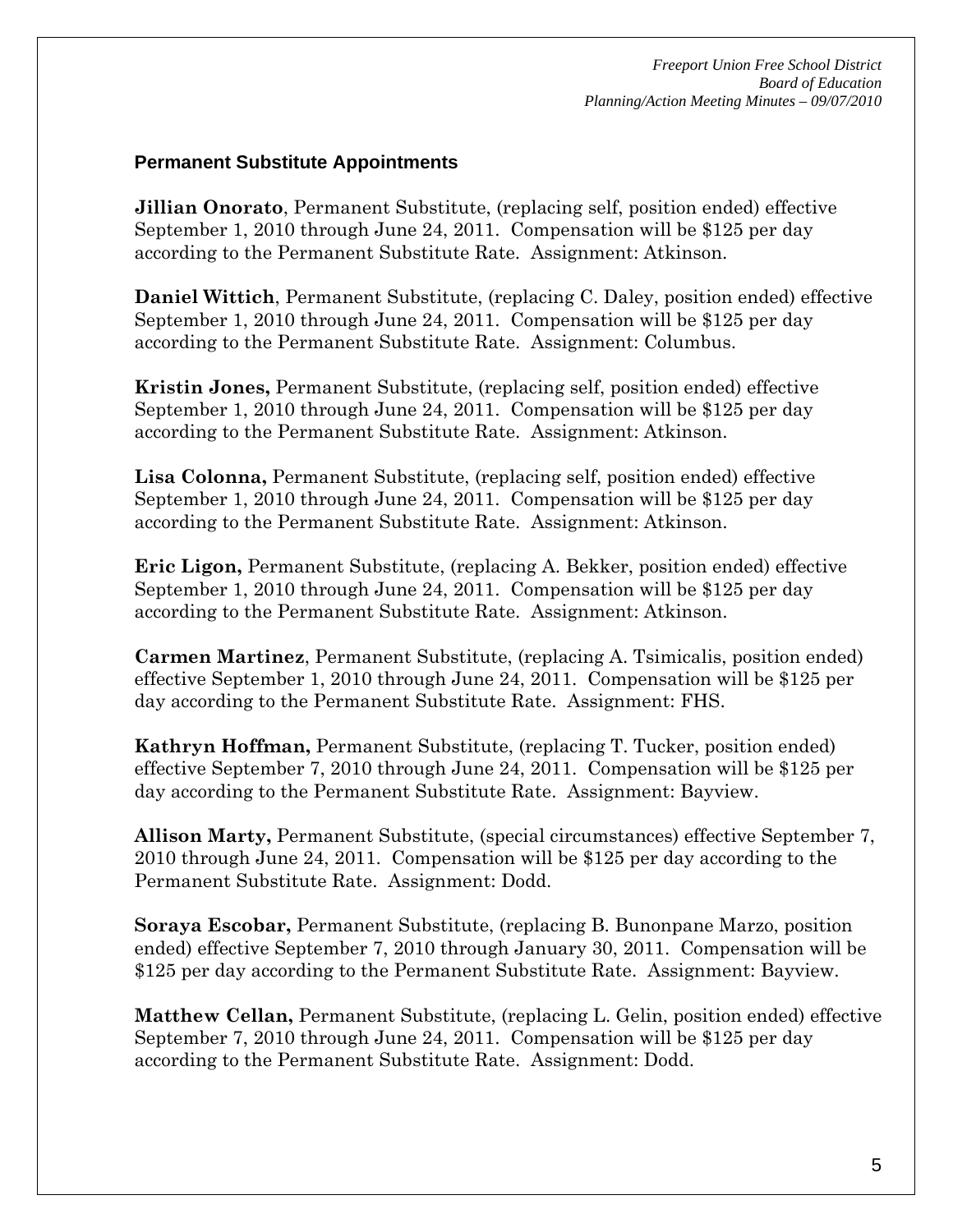**Genevieve Florkowski,** Permanent Substitute, (replacing J. Anner, position ended) effective September 7, 2010 through June 24, 2011. Compensation will be \$125 per day according to the Permanent Substitute Rate. Assignment: FHS.

# **Temporary**

**Karen Cole**, Science Teacher, (replacing A. Cagna, LOA) a temporary appointment effective September 7, 2010 through August 31, 2011. Compensation will be on step 1-2D of the U1D Schedule at \$64,840. Assignment FHS.

**Patricia Curran,** Elementary Teacher, (replacing E. Ruge, LOA) a temporary appointment effective September 1, 2010 through January 30, 2011. Compensation will be on step 1-1B of the U1C Schedule at \$53,116. Assignment Bayview.

**Hallie Sherman**, Speech Teacher, (replacing L. Callahan, LOA) a temporary appointment effective September 7, 2010 through August 31, 2011. Compensation will be on step 2-2A of the U1D Schedule at \$63,566. Assignment Atkinson.

**Dana Isaac**, Guidance Counselor, (replacing T. Nachamic, resigned) a temporary appointment effective September 7, 2010 through August 31, 2011. Compensation will be on step 3-3 of the E1D Schedule at \$73,781. Assignment: Archer.

The vote was unanimous, Ellerbe, Mulé and Pomerico.

On a motion by Mr. Ellerbe and a seconded by Mr. Pomerico, the following motion was approved:

# **Administrative Appointment**

**BE IT RESOLVED,** that the Board of Education of the Freeport Union Free School District hereby appoints Kenneth W. Rodgers, Ed. D. as Assistant Superintendent for Business, a probationary appointment effective October 4, 2010. Annual compensation will be \$165,000.

**BE IT FURTHER RESOLVED,** that the Board of Education of the Freeport Union Free School District hereby authorizes the President of the Board of Education to sign individual benefits agreement on behalf of the School District and Kenneth W. Rodgers, Ed. D

The vote was unanimous, Ellerbe, Mulé and Pomerico.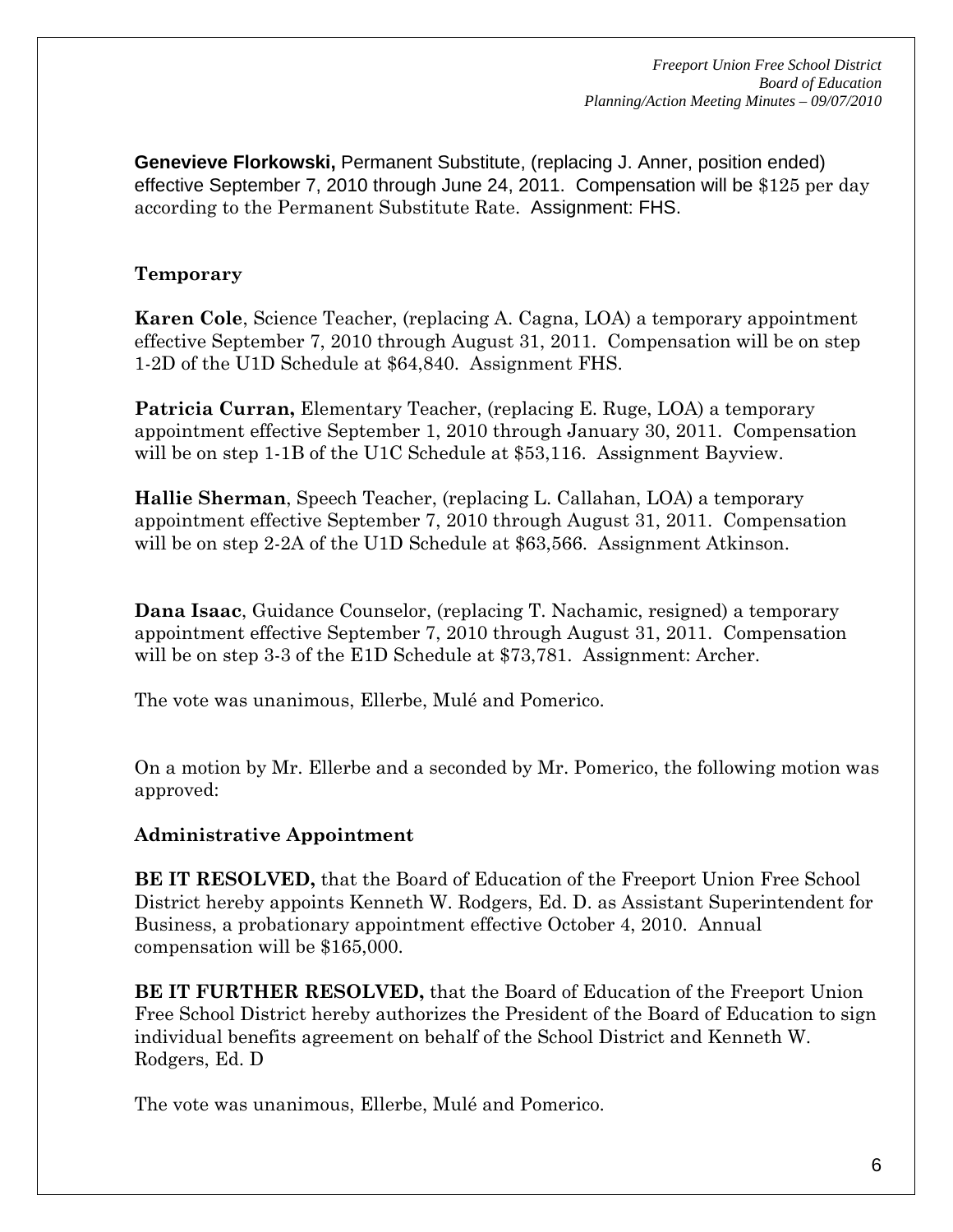On a motion by Mr. Ellerbe and a seconded by Mr. Pomerico, the following motion was approved:

# **Resignation of Staff**

**BE IT RESOLVED**, that the Board of Education of the Freeport Union Free School District hereby accepts the letter(s) of resignation from the following staff members as listed below:

**Tracey Nachamie**, Guidance Counselor, effective August 31, 2010, to accept a probationary position in another district.

**Jessica Zamora**, full-time Teaching Assistant, effective August 25, 2010, to accept a new position.

**Nichole Cooper**, full-time Teaching Assistant, effective August 24, 2010, for personal reasons.

**Patricia Curran,** part-time Teaching Assistant, effective August 31, 2010, to accept a teaching position in the district.

**Jacqueline Anner**, Permanent Substitute, effective September 1, 2010, to accept a position in another district.

**Randolph Mills IV**, Permanent Substitute, effective September 1, 2010, to accept a position in another district.

The vote was unanimous, Ellerbe, Mulé and Pomerico.

On a motion by Mr. Pomerico and a seconded by Mr. Ellerbe, the following motion was approved:

### **Finance**

### **Settlement Agreement**

**BE IT RESOLVED,** that the Board of Education of the Freeport Union Free School District hereby authorizes the Workers' Compensation settlement between the Freeport Union Free School District and a certain employee.